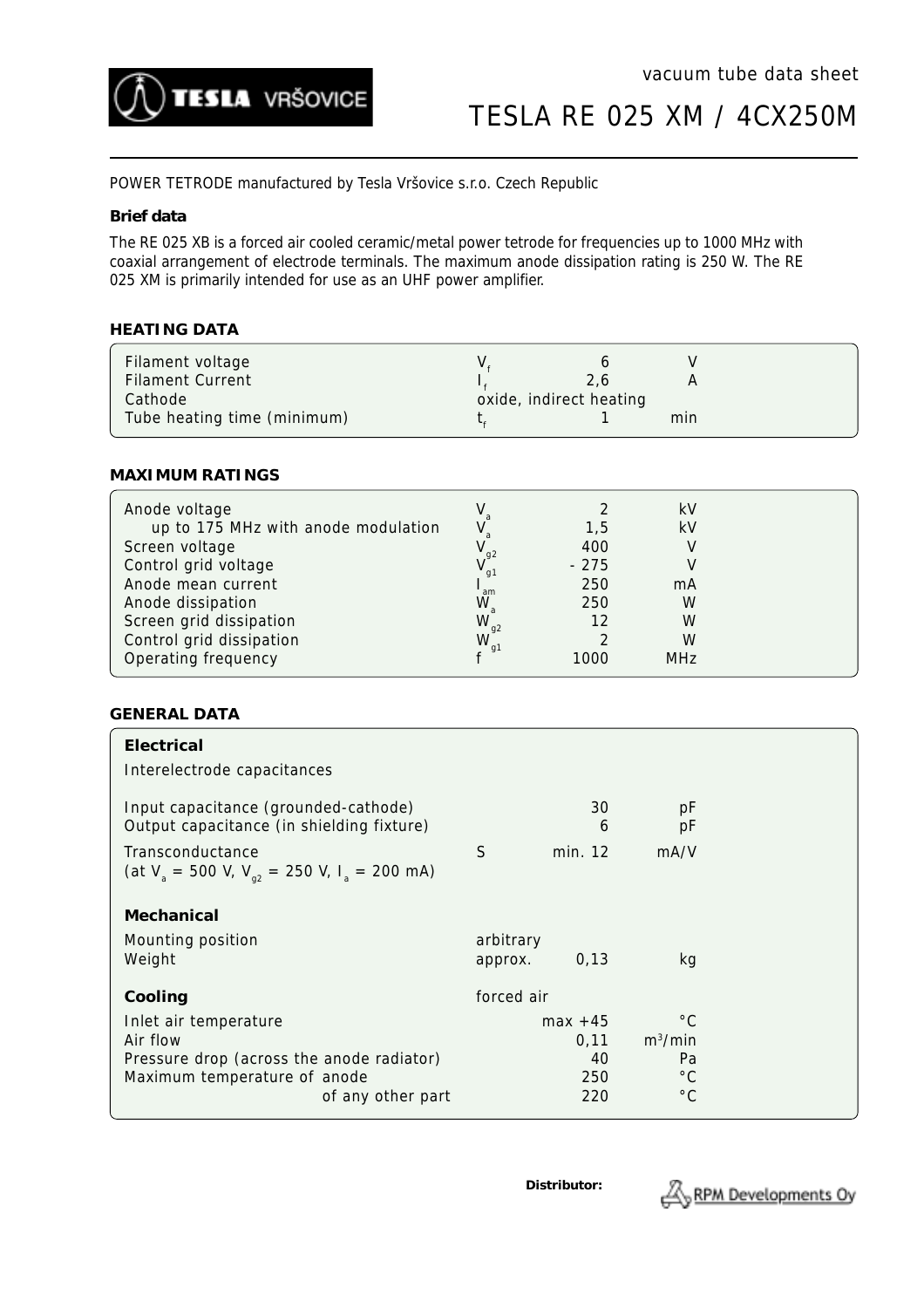

# TESLA RE 025 XM / 4CX250M